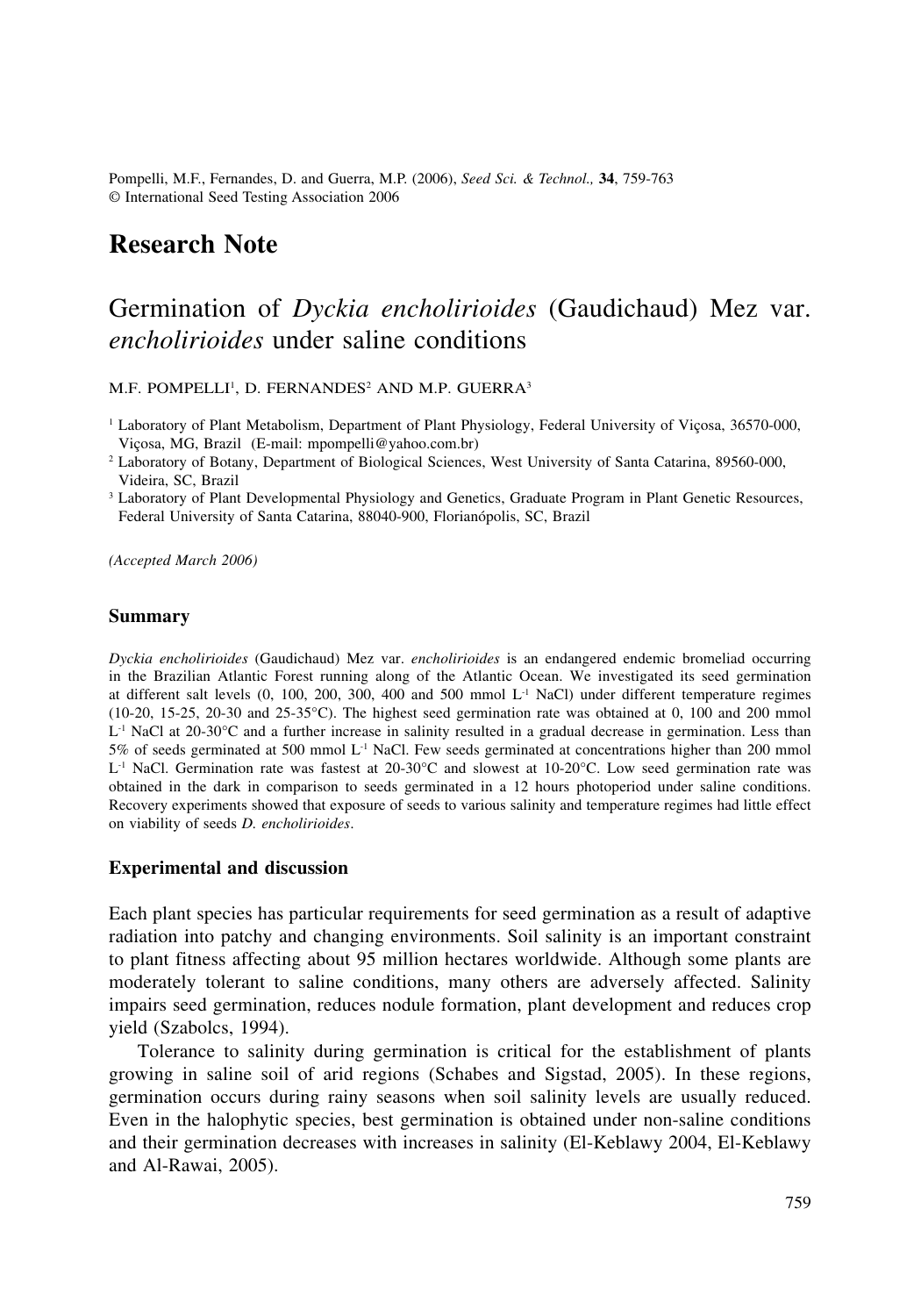The Atlantic Rain Forest is a Brazilian biome containing high biological diversity and endemism (Pompelli and Guerra, 2005). The large scale fragmentation of this biome and its associated ecosystems resulted in a genetic erosion of its components. *Dyckia encholirioides,* is a bromeliad native of this biome. This species is not halophyte, nevertheless it is distributed at long of seaboard under rocks where is vulnerable to water with low osmotic potential. Possible sources of moisture are the ocean water or summer rains. *D. encholirioides* flowers once a year, from September to November and a large number of seeds are produced from October to December. After dispersal seeds become part of the seed bank and rarely germinate. The few plantlets found are originated by stolons. The average temperature during the summer period ranges from 20°C at night to 35°C during the day or 40°C or more on the rocks.

The present study focuses on *in vitro* requirements for seed germination of *Dyckia encholirioides* by analyzing the response to low osmotic potential and the effects of light and temperature in the seed germination.

Seeds of *D. encholirioides* were collected in the Santinho beach (Florianópolis, SC, South Brazil – 27°26' S, 48°22' W), transported and desinfected in agreement with Pompelli and Guerra (2005), except that the seed were inoculated in Petri dishes containing 10 mL of test solution (distilled water jelled with agar – 6 g  $L^{-1}$  and supplemented with different NaCl levels). Three replicates with 40 seeds each were used in each treatment. Seeds were considered to be germinated at the emergence of the apical shoot, in agreement with Pompelli *et al*. (2005). Seeds were germinated in germinator at four alternating temperature regimes of 10-20 $^{\circ}$ C, 15-25 $^{\circ}$ C, 20-30 $^{\circ}$ C and 25-35 $^{\circ}$ C. A 24 hours cycle was employed where the temperatures of 20°C, 25°C, 30°C and 35°C were associated to 12 hours light period provided by Sylvania cool white fluorescent lamps resulting in a light intensity of 40 µmol photons m<sup>-2</sup>s<sup>-1</sup>. The temperatures of 10°C, 15°C, 20°C and 25°C were coincident with a 12 dark period. Seeds were germinated at six salt levels (0, 100, 200, 300, 400 and 500 mmol  $L^{-1}$  NaCl). Germination rate was recorded every two days during 20 days. Non-germinated seeds were transferred to distilled water after 20 days to study the recovery of germination, which was also recorded at two days intervals for 20 days.

The statistical analysis showed significant effects of salinity, temperature and their interaction on germination rate and recovery rate of *D. encholirioides* seeds. The highest germination rate in light was observed in the non-saline control under all temperature regimes. Different salinity levels resulted in a gradual decrease in the germination rate and this reduction ranged with the changes in the temperature regime. Highest germination rate under saline conditions was observed at 20-30°C treatment (figure 1). Germination rate was highest in non-saline controls except at 15-25°C and addition of NaCl reduced the germination rate. Temperature also influenced germination rate. At low and high temperatures, seeds showed a reduced germination rate from 100 to 300 mmol  $L<sup>-1</sup>$  NaCl than the values observed at 20-30°C and 15-25°C (figure 1).

Temperature also affected germination velocity under both saline and non-saline conditions. Highest germination in the distilled water control was obtained after two days under all temperature regimes except for 10-20°C. In saline solutions highest germination ranged from eight 8 to 20 days. Seed germination peaked at 10 days for all salt concentrations at  $15{\text -}25^{\circ}\text{C}$ , except in 300 mmol L<sup>-1</sup> (20 days) (figure 2).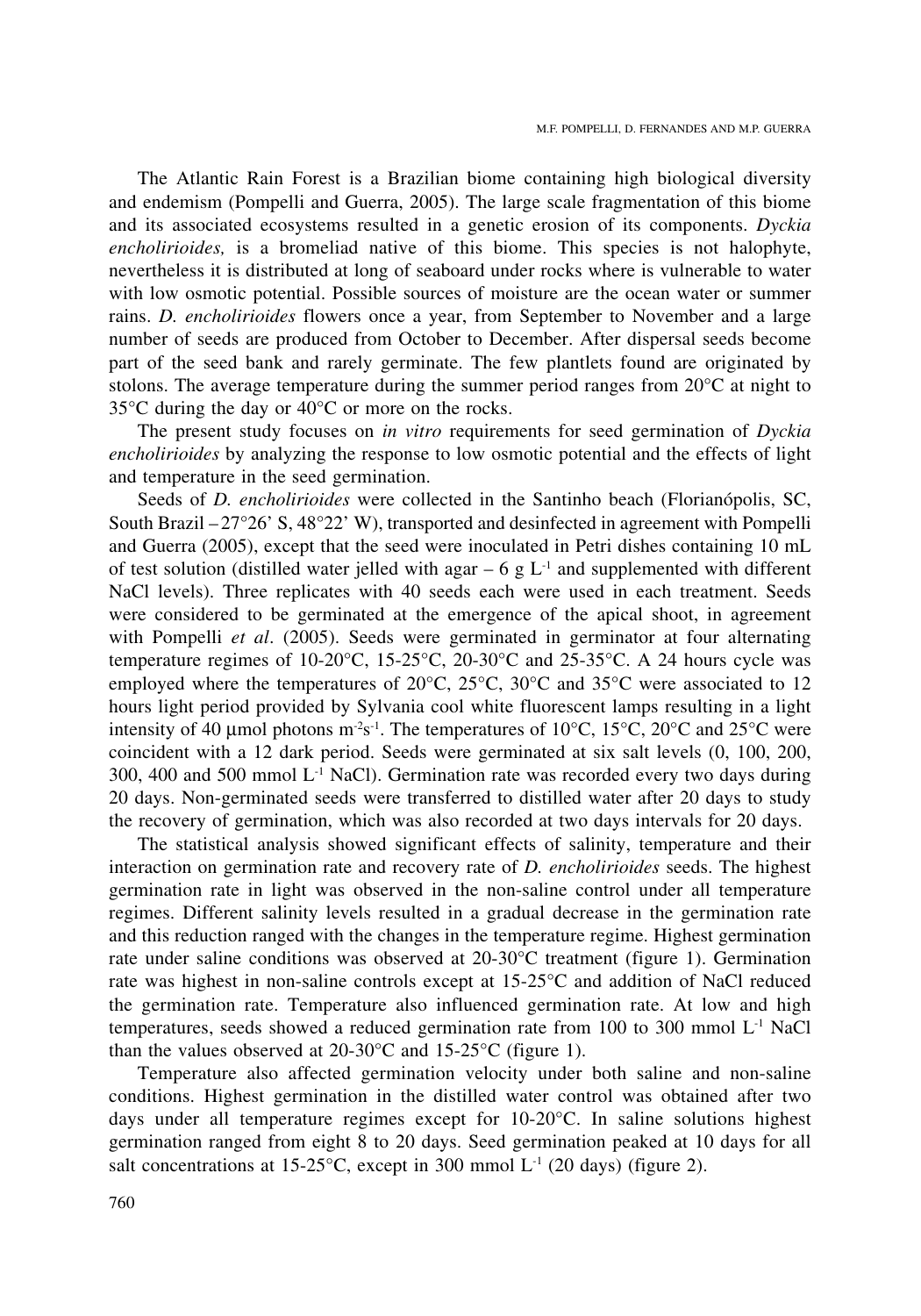

Figure 1. Germination rate of *Dyckia encholirioides* as affected by salinity, temperature and light or dark conditions. Bars with the same letter within each temperature treatment are not significantly different (Newman-Keuls p≤0.01).



Figure 2. Cumulative mean percent germination of *Dyckia encholirioides* seeds over time in 0, 100, 200, 300, 400 and 500 mmol L-1 NaC1 in 12 hours light and 12 hours dark photoperiod.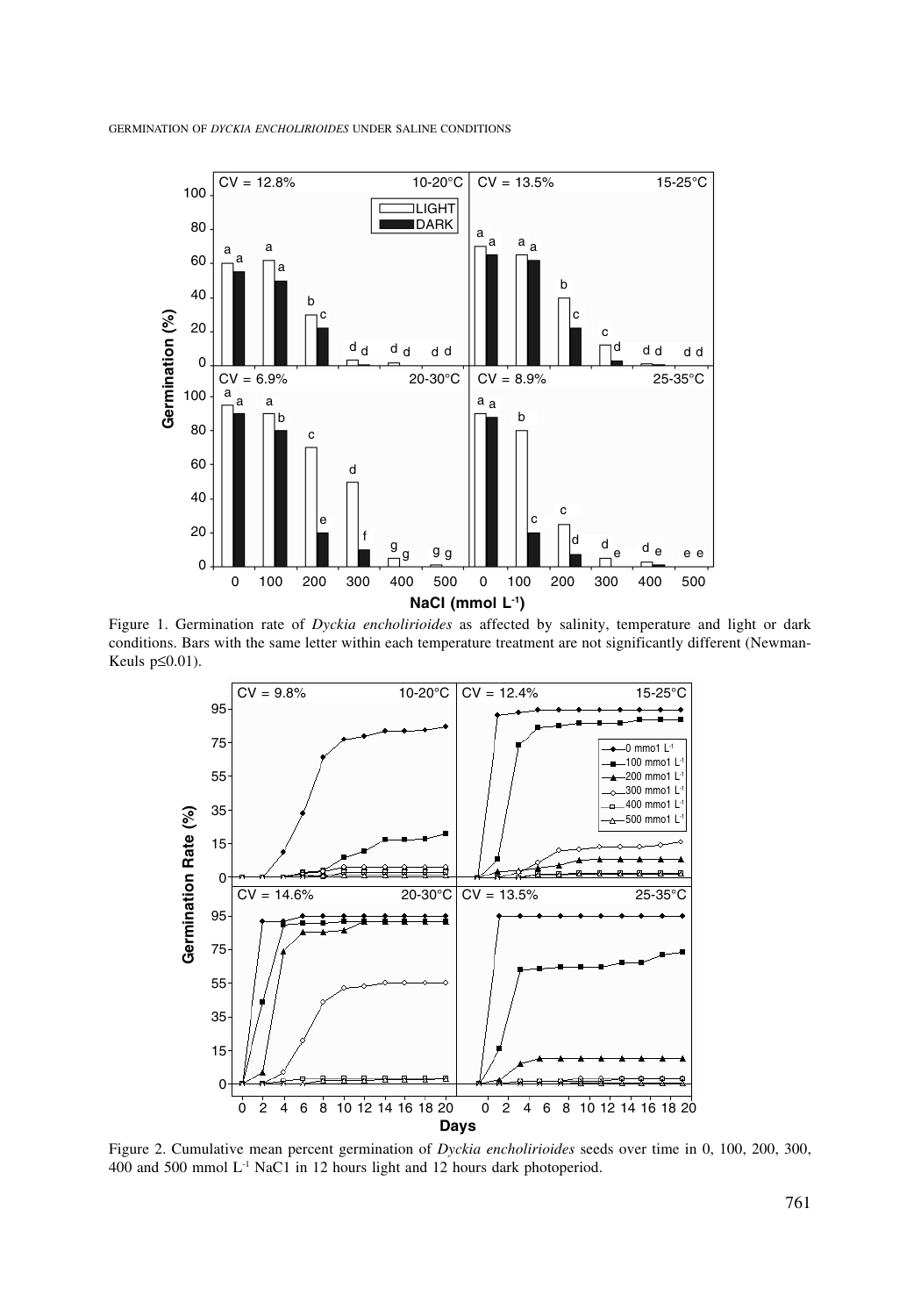In this study seed germination was also influenced by temperature. We found 20- 30°C to be the optimal temperature for germination and any increase or decrease in temperature inhibited germination. This inhibition was progressively increased by salinity, suggesting that this is responsible for the absence of seed germination of this species in its natural sites. In agreement with Khan and Gul (2002) germination of halophyte seeds in subtropical coastal and inland salt marshes usually occurs after monsoon rains, which causes a reduction in temperature and reduces the soil salinity.

Several reports show that seed germination rate is more sensitive to salinity than is overall germination rate (Marcar, 1987). Very rapid germination was reported for *Haloxylon recurvum* Bunge ex. Boiss and *H. salicornicum* Bunge ex. Boiss (Sharma and Sen, 1989) and *Limonium axillare* (Forssk.) (Mahmoud *et al*., 1983) and this was considered to be a strategy to utilize the brief period of water availability after rainfall. Rogers *et al*. (1995) suggested that fast germination ensures rapid seedling establishment which can minimize competition.

In this study, seeds of *D. encholirioides* germinated rapidly in the control treatment and in up to 200 mmol  $L^{-1}$  NaCl at 20-30°C, a temperature regime similar to the average early summer period in south of Brazil. The pattern of germination of *D. encholirioides* is very similar to the pattern described by Rubio-Casal and coworkers (2003) for *Arthrocnemum macrostachyum* and *Salicornia ramosissima* J. Woods or *Triglochin bulbosa* L. and *T. striata* Ruiz and Pavón (Naidoo and Naicker, 1992).

Germination was also reduced by darkness in all temperature and salinity treatments and the same was observed in *Limonium stocksii* seed by Zia and Khan (2004). However, a contrary behaviour was described by Navarro and Guitián (2003) and other species (see Martin *et al*., 1995).

*Dyckia encholirioides* seeds displayed a great tolerance to high-salinity and temperature stress before germination. Seeds germinated within two days when transferred to nonsaline media from various salinity treatments and temperature regimes. Similar results were obtained by Mahmoud *et al*. (1983) for *Limonium axillare*, which showed 95% recovery for 60%-100% seawater treatments. Khan (1999) reported a quick recovery of seeds at all temperature and salinity regimes. The ability of halophyte seeds to survive in hypersaline conditions and germinate when salinity is reduced provides them with multiple opportunities for their establishment in unpredictable saline environments.

In *D. encholirioides* the dormancy reduces the risk of seedling mortality when moisture is limited and salinity is increased during summer. The inhibitory effect of salinity at higher temperatures has ecological significance since it prevents seeds from germinating in salt-affected habitats and consequently avoids seedling mortality during this period. This could be true if the damage caused by  $Na<sup>+</sup>$  toxicity is not irreversible (El-Keblawy and Al-Rawai, 2005). To compensate the low rate and germination speed, an alternative strategy for *D. encholirioides* plants is the asexual reproduction through offshoot, as methodology described by Pompelli and Guerra (2005) to *D. distachya* Hassler. This strategy allows the continuous colonization of new areas and the perpetuation of the species. Even considering a low germination rate plants derived from seeds contain new allelic combinations that fit to this harsh environment. These reproductive strategies area responsible to the adequate fitness of this species in this environment.